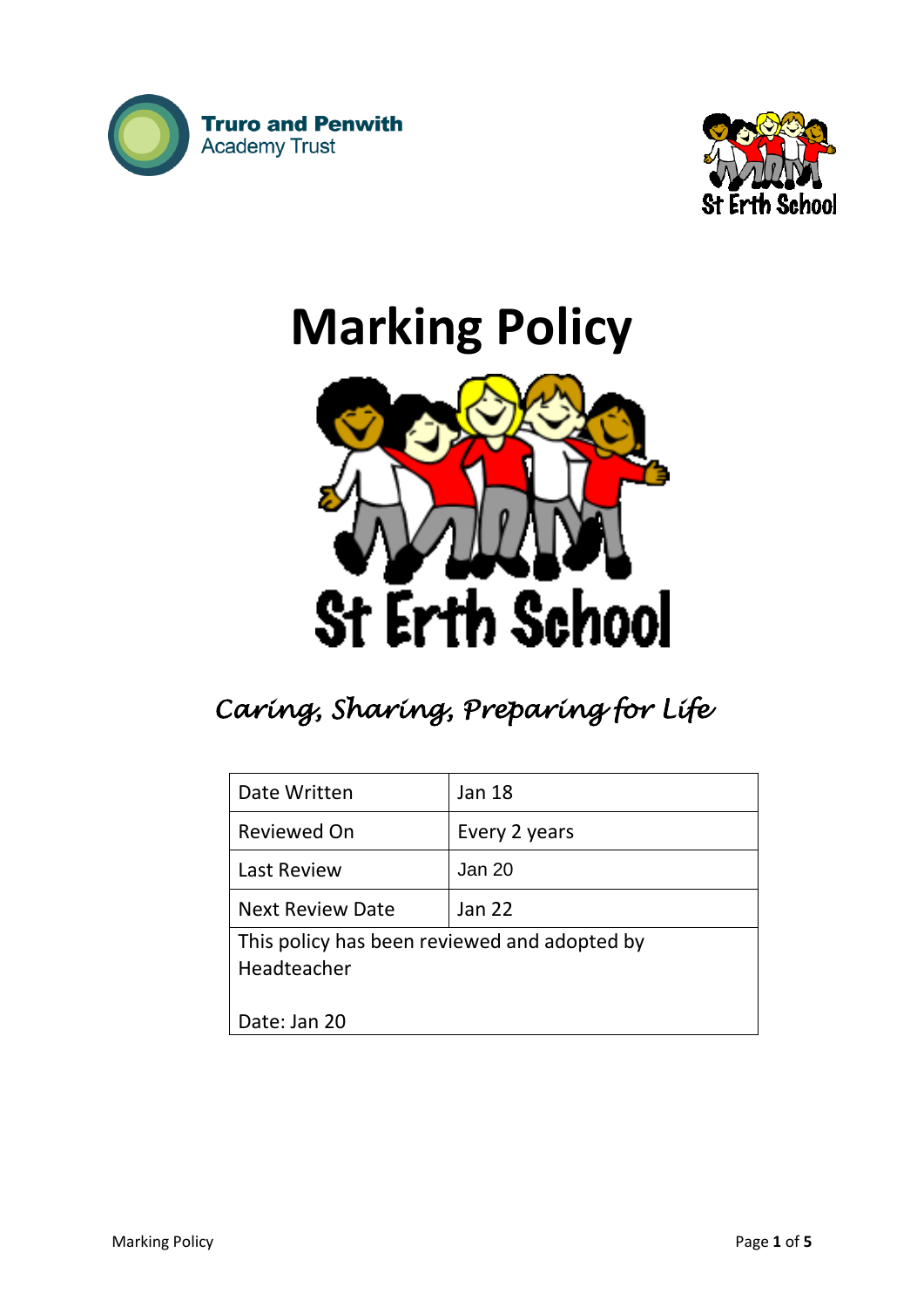# **St Erth CP School**

## **Policy on Marking**

## **1 Introduction**

- 1.1 Marking complements and assists teaching and learning. It serves as a tool for assessing individual and school performance. Marking should be diagnostic and inform children of the next steps needed in their learning in order to improve their work. Marking will also provide focused feedback on the learning objective/success criteria for that lesson whenever appropriate.
- 1.2 The school policy will provide standardisation and consistency of practices throughout the school.
- 1.3 The implementation of the policy is the responsibility of all staff.

#### **2 The Nature of Marking**

- Marking should be positive.
- All work should be acknowledged
- 2.1 Marking should serve as a permanent record for the child, teacher and parent and outside agencies when required. These should include specific improvement suggestions focusing on:
	- The qualities of the child's work
	- Specific ways in which the work can be improved.
	- Improvements that the child has made compared to their earlier related work
- 2.2 Marking can be done by the teacher/ teaching assistant
	- To indicate achievement in relation to the learning objective/success criteria
	- To show children how they can improve their work
	- To enhance the child's self-esteem
	- To aid teacher assessment
- 2.3 Marking can be done by the children:
	- To encourage independent learning through self-checking
	- To be more critical in their approach to their work
	- To aid teacher assessment
	- Using checklists to help children know how they can improve their work

#### **3 Entitlement**

The implementation of a positive marking policy will assist in the assessment of each child's work and the delivery of the National Curriculum.

#### **4 Practices and Procedures**

- 4.1 Marking done by the teacher:
	- **Verbal:** Verbal comments are a valued form of feedback for all children and abilities. This means discussion of work and direct contact with the child. It is particularly appropriate with younger, less able or less confident children. Such an exchange may be accompanied by a written mark to represent feedback which will serve as a record that the child has received feedback. In some cases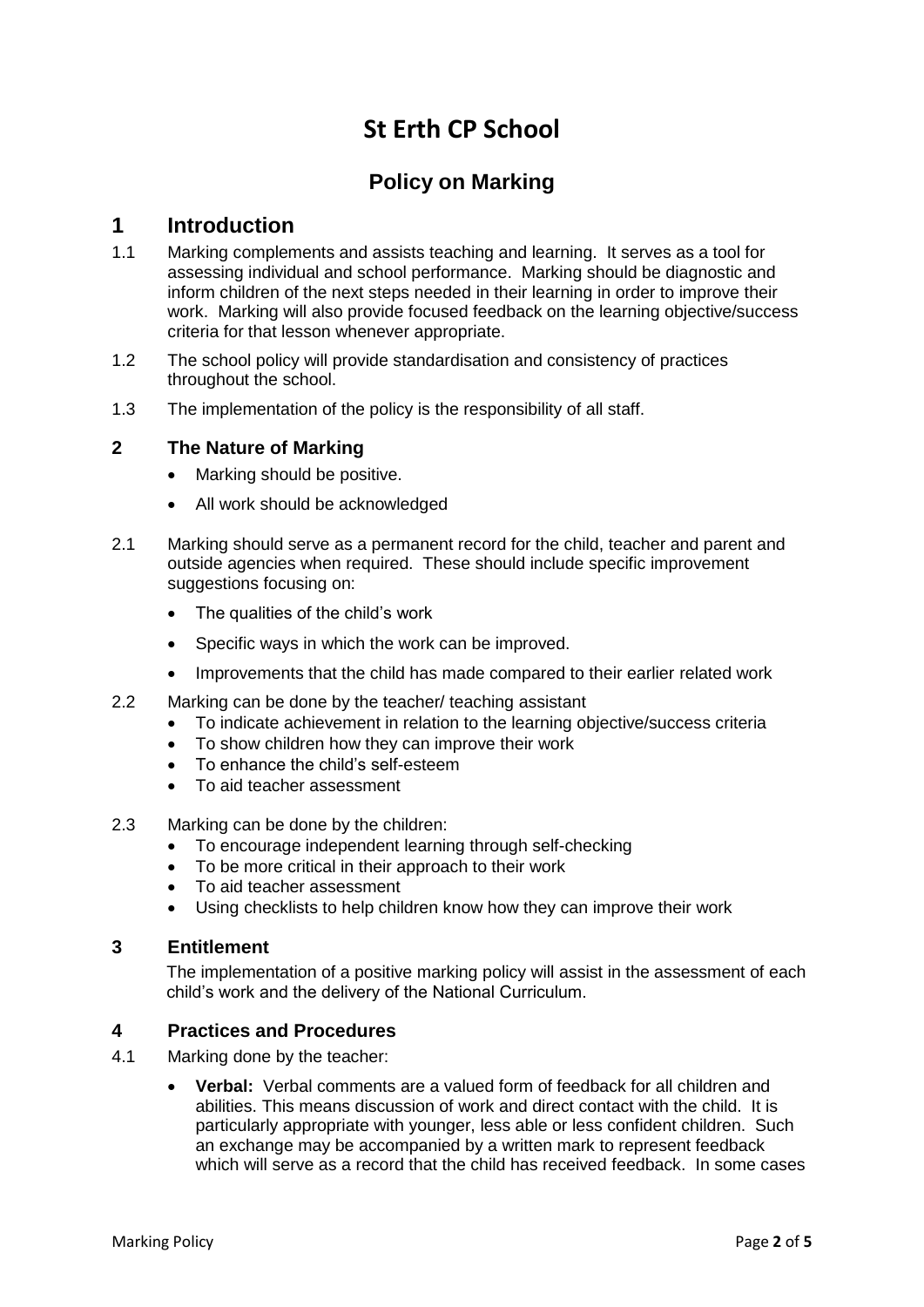it may be helpful to add anecdotal notes to explain the context in which the work was done.

- **Written:** This means notes or comment with the use of symbols. We will highlight the learning objective in green if it has been securely achieved and in pink of not secure. Where appropriate, the green highlighter could highlight where in the piece of work the learning objective has been achieved. A constructive comment may follow at the end of the work so it is clear what the child needs to work on to progress. Teacher's comments and marks are to be written in red pen so it stands out from the pen and pencil used by the children.
- **Editing code:** Most children will use the progressive editing code when assessing their own writing and teachers will use it to mark selected pieces of writing. Starting with the basics in Reception and Y1 then progressing through Year 2, Years 3/4 and Years 5/6.
- **Symbols and Scores:** These take the form of ticks, motivational stickers, smiley faces and printed stamps. For example to show that the child's target has been achieved. Where appropriate a record of the scores achieved is kept by the teacher, e.g. weekly spelling/times tables tests. This can help to monitor the child's progress and overall performance.

#### **4.2 Pupil Feedback:**

- **Verbal:** This means contact with an adult or another child. Through discussion and exchange or comments the child is able to amend, correct or enhance work. Children are encouraged to read their work aloud, either to themselves or to talk partners in order to make improvements.
- **Written:** This varies with the development of the ability of the child.

The use of toolkits are used to support the child in identifying areas where improvements can be made and pupils can make/suggest necessary improvements.

 **Symbols and Scores:** Children may be asked to draw symbols on work in order for the teacher to assess their level of understanding in a particular topic. These symbols vary across the school and are agreed with the children in each class, e.g. smiley faces, traffic lights.

#### 4.3 **Codes used for Marking**

- 4.4 These will vary depending on the age and ability of the children. Codes are introduced in KS1 and developed as children progress through the school. There are no hard and fast rules stating what is used. The teacher of each class will make this explicit at the beginning of the year.
- 4.5 Codes in general use are:

**VF –** verbal feedback

**I –** Independent work

**PW –** partner work

**TA –** supported by TA

**T –** supported by Teacher

4.6 In addition to these codes and as children progress as more independent and fluent writers through the school, a greater range of codes are introduced. Those in common use are:

**^---** finger space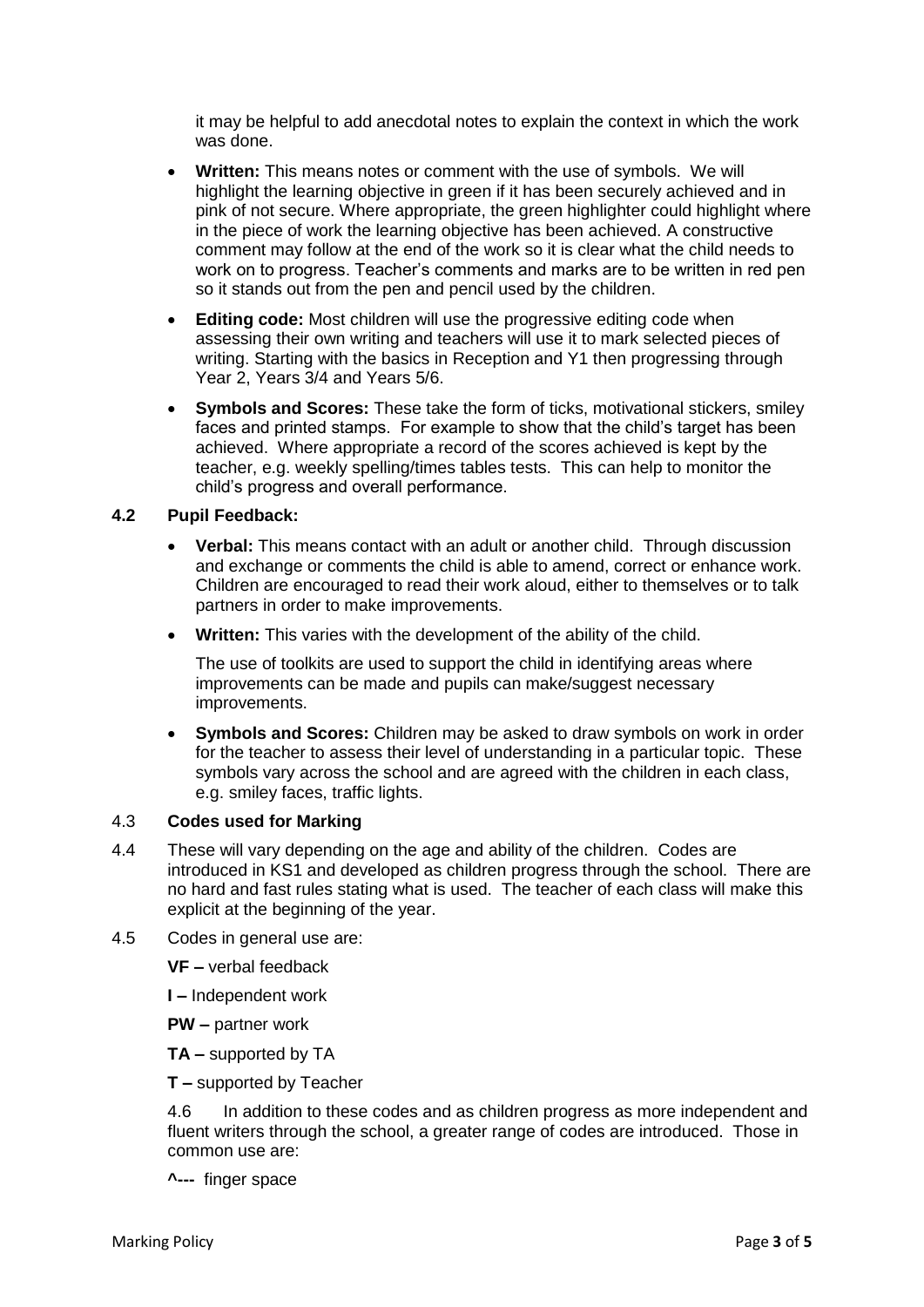- **A** Capital letter
- **.** Full stop

**Sp –** in margin, indicating spelling needs checking or the use of a line under the spelling

**P** - Punctuation error

**>**

**< -** this does not make sense

**>**

**^ -** Omitted word

**/\/\/\/\/\/ -** use a better word

- **// -** New paragraph
- $\rightarrow$  change the order
- 4.7 Not every mistake will be corrected. To correct everything is seen as counter productive to child motivation.
- 4.8 The point of teacher written correction (as opposed to written comment) is to point out to children their mistakes so that they can correct them and learn from that correction. Corrections should link to the learning objectives/success criteria. However, other non-related errors which a child consistently makes should also be corrected as appropriate.
- 4.9 For re-draft and display purposes children's work may be copied out, spell checked and amended to produce a 'final' copy.
- 4.10 There should be examples of children's unaided work so that a true picture of performance is evident to teaching staff, children and parents. Comment and notes may be teacher appropriate rather child friendly e.g. marking/comments on a test paper.
- 4.11 Children's self-correction is encouraged. However, if correction is aided then this should be apparent and children should not erase the teacher's correction.

#### **5 Giving children the time to make improvements**

- 5.1 Marking is only productive and children can only learn from it when they are given time to respond to the teacher's comments and make further necessary improvements to their work.
- 5.2 Following feedback given, children review their learning with a teacher/ teaching assistant/ learning partner or independently.
- 5.3 KS1 children have the opportunity to improve their work, based on the teacher's comments as part of a group when the teacher is working with them.

#### **6 Recognition of Achievement**

- 6.1 Children are encouraged to celebrate one another's achievements within class groups and within special assemblies.
- 6.2 Children are often commended with house points, class rewards and 'Outstanding Achievers' certificates in the weekly celebration assembly.
- 6.3 Achievement is also recognised by sending the child to the head teacher, other teachers, for praise.